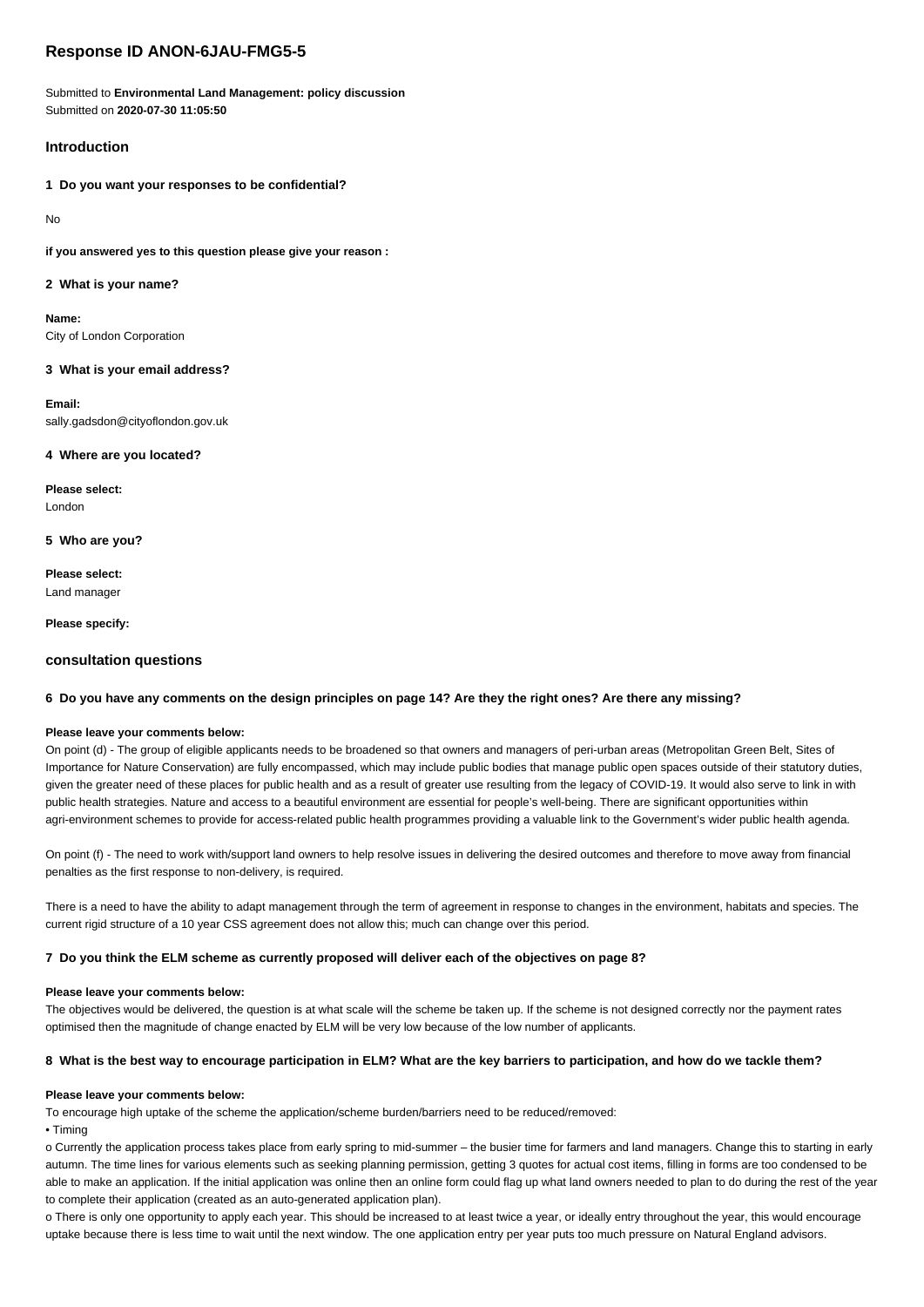o Releasing the information on the payment rates a long way in advance of the launch of ELM to give land managers plenty of time – ideally 1 year beforehand to consider and plan.

#### • Funding

o there is a balance between value for money and the incentivisation of the payment rates to encourage uptake. This needs to be determined.

o Payments that are not inflation-linked. When a 5 or 10 year agreement is entered in to the payment rates pay for less work/compensate land owners less over time. This can make things very difficult for land owners and this experience might put applicants off.

• Flexibility of the scheme

o The current CS scheme is too rigid in the rules and there is no ability to change management over time as the environment, habitats and species change. Often the management for the habitat is tailor to fit the rigid rules of the scheme rather than to suit the habitat, this skews management away from optimal towards meeting grant rules.

o Expansion of subject specific stand-alone grant schemes – Distinct and focussed grants such as the Hedgerow and Boundaries Grants Scheme have proved to be popular and deliver good value for money. DEFRA should consider the development of further easily accessible subject-specific environmental schemes that fulfil a range of public good objectives.

### • Complexity of scheme

o As much simplification as possible is required, it is very difficult for applicant when the scheme has so many rules and requirements, the CS Higher Tier grant handbook is 172 pages.

o There shouldn't be a separate application stream for woodland grants to the rest of a grant application as there is no in CS, which involves a separate process and paperwork. There should be one ELM application and the Forestry Commission, Historic England and Natural England all input where relevant. • Land owner chosen commitments – some applicants would prefer shorter agreements, and some would prefer longer agreements. Applicants could choose from a pre-set of agreement lengths.

• Change in inspection focus – there is a significant worry amongst applicants and agreement holders about the implementation of financial penalties over inadvertent mistakes/errors in delivering complex schemes/administration processes. Most land owners want to achieve what they sign up for. It would be more encouraging if the focus of inspections move towards supporting problem solving on-farm at the point of inspection compared to written reports after inspection where the agreement holder/claimant has no opportunity of asking questions and discussing the situation.

• Burdensome/problematic RPA administration

o One of the main barriers is confidence in the RPA to administer the scheme efficiently (forms going missing, lack of confidence in advice being given, slow payments). In addition, there is a significant worry amongst claimants and applicants of making inadvertent errors in application or claims which are treated disproportionately, and RPA staff are not given discretionary decision making powers to be flexible in dealing with these errors. The scheme would attract more applicants if the RPA stated they would be more flexible on dealing with errors in paperwork.

o Too many different forms – mixture of paper and online submission makes it unnecessarily complicated

o It is extremely difficult to get advice from the RPA helpline, the staff are fantastic and do their very best but they don't know the schemes or the guidance documents mostly and call back times from specialised teams take a long time or aren't returned. The RPA teams need more resource and training. ELM applicants need to be assigned an RPA case officer so they can seek guidance from them during their application process because Natural England can't give advice now, and it is more effective to have an ongoing dialogue with one person rather than starting back at the beginning with the help desk every time an applicant has a question.

o Emails, letters and other documents like remittances need to have more details on them because the standard text is sometimes of no help. Remittance advice letters do not always show enough detail to work out what the remittance is for.

o Submitting evidence and other information – many people's emails can only send up to a certain amount of Mb per email, there needs to be a way of uploading evidence to an RPA website rather than emailing it over or posting. This could also apply to various forms, so they are uploaded to an SBI account rather than emailed in to the general helpdesk to assign appropriately.

o Paper work is not processed on time/in a timely fashion. This can impact on, and put at risk, the delivery of things such as capital works (our own current application is still being processed 7 months after the intended agreement start date). Therefore, the applicant is penalised for the RPA's insufficient capacity to process applications and this increases the risk to the applicant of failing to meet the required deadlines. Why would an applicant want to put themselves in that position?

o The difficulty in amendment rural land parcels – this is extremely time consuming taking many years sometimes to correct the RPA's mapping errors. The RPA needs to be able to accept GIS files from claimants, and also provide an online system for mapping corrections by claimants.

o Remote inspections using aerial photography should only be used where it can be used as unequivocal evidence. It cannot be used where there is canopy cover, e.g. to determine eligibility for the Direct or Pillar 2 payments or their equivalents. These cannot always replace on-farm inspections.

### **9 For each tier we have given a broad indication of what types of activities could be paid for. Are we focussing on the right types of activity in each tier?**

#### **Please leave your comments below:**

The split in activities between the tiers appears appropriate generally.

In Tier 1 it is important that grass and herbal leys are included in soil management and that hedges, ditch margins and woodland edges are included in field margins. Tier 1 seems very similar to the content of ELS and mid-tier CS. Recognising the climate and biodiversity crises and the huge part contribution of farming to both, ELM needs to be a step change. Entry of farmers into Tier 1 needs to be based on their signing up to a diversity of measures on farm, such as a mixture of crop diversity, land management practices, on farm habitats, not solely a lot of one/few measure(s). The application requirement needs to be based on a sufficient diversity environmental offer to make a difference.

If Tier 2 includes recreational areas, funding should not only be restricted to infrastructure but much wider measures to support the management of recreational areas, given the legacy that will come from COVID-19. The importance of open space for health and wellbeing is one of the strongest legacies from COVID-19 and should be recognised in the development of the ELM scheme.

There appears to be a large emphasis on restoration and habitat creation, and not as much on ongoing management. There have been changes between successive previous schemes where one funded restoration of a particular habitat and then the scheme did not fund ongoing management, so the restoration work was not maintained. One example is for traditional orchards where there was funding for planting under HLS but funding in CS for managing newly planted orchards. Furthermore, restoration grants need to be available to the land owner across successive scheme agreements as for many habitats restoration cannot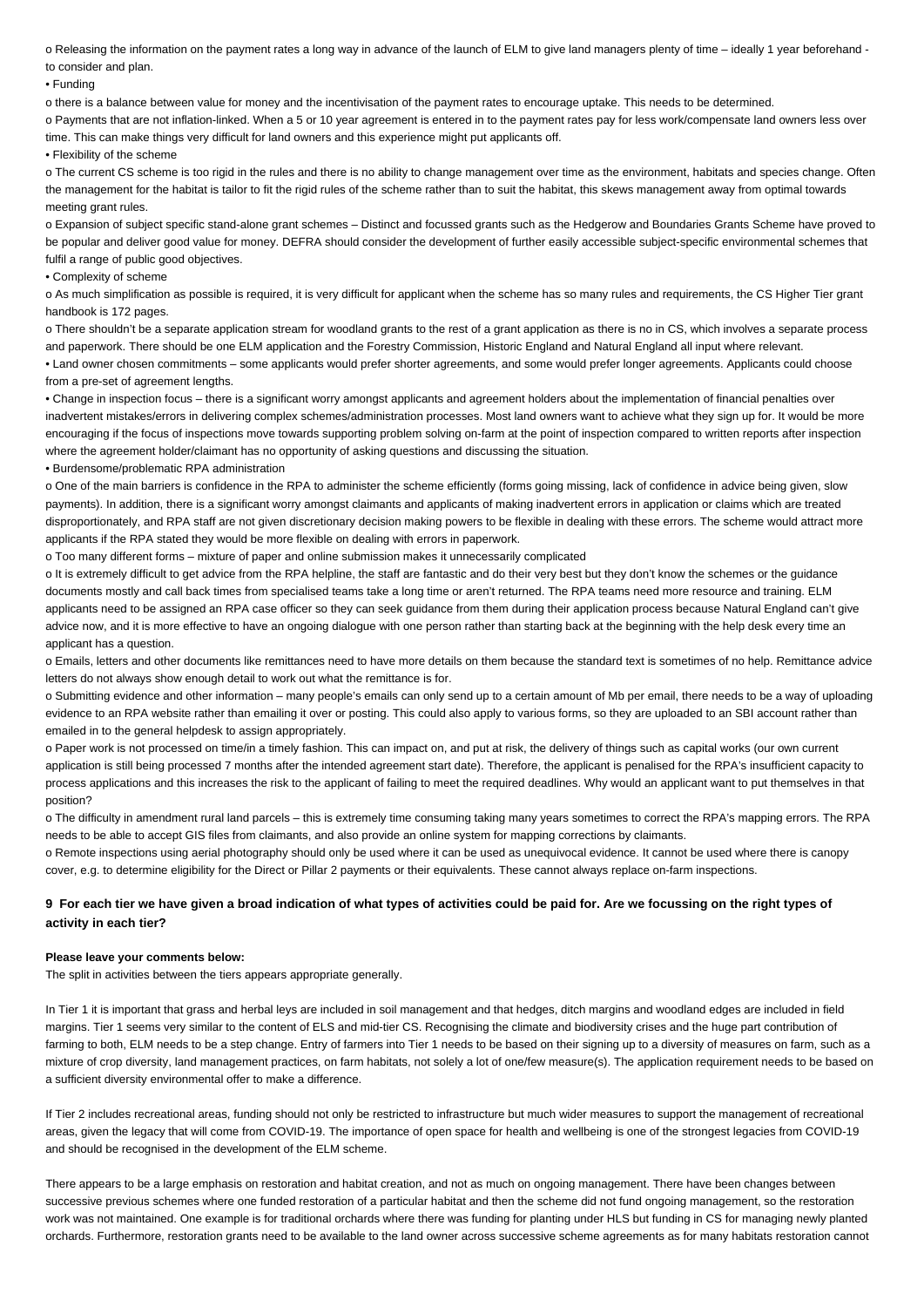be achieved in a 5-10 year agreement, and if applicants only have the option of choosing a much lower paying management option following having had a restoration option in a previous agreement, it might de-incentivise the applicant from continuing with management, which wouldn't be the best of use of funding to have paid for the restoration. Often there is a lot of follow up work following restoration which is more than just ongoing management.

There needs to be the ability to have multiple tiers in one agreement.

## **10 Delivering environmental outcomes across multiple land holdings will in some cases be critical. For example, for establishing wildlife corridors or improving water quality in a catchment. What support do land managers need to work together within ELM, especially in tiers 2 and 3?**

### **Please leave your comments below:**

ELM seems to put a lot of emphasis on working with neighbours which seems like a great idea unless the neighbouring land owners are uncooperative or not interested. This could be a role for Natural England to work with key land owners/managers to encourage their participation. This might be in the form of increased financial incentives (perhaps by paying for consultants to prepare an application) or investing more time to make these joint workings happen. However, currently Natural England do not have sufficient resource to deal with their own workload, let alone engage in new activities , so they would have to be properly resourced.

## **11 While contributing to national environmental targets (such as climate change mitigation) is important, ELM should also help to deliver local environmental priorities, such as in relation to flooding or public access. How should local priorities be determined?**

#### **Please leave your comments below:**

County-level priority statements, similar to the National Character Areas used for CSS, that have incorporated details from designated sites, local BAPs and Biodiversity Opportunity Areas, received input from local Natural England, Historic England, Environment Agency and the county council, but which is supplied to the main county natural history and historic groups , and district and parish councils to seek input to ensure important overlooked features are not missed.

Identification of local priorities must be done after an appropriate landscape assessments recognising of historic landscape and valuable ecological elements of the landscape, particularly where habitat creation is proposed. Habitat creation must fit in with the natural historical ecology and landscape characteristics to prevent inappropriate landscape changes, both ecologically and culturally.

Whilst ELM has strong regard for landscape-scale management, the process to identify local environmental priorities is key for ensuring small highly valuable sites are not overlooked. Some of these sites can contribute ecosystem and biodiversity features in far greater levels compared to comparable areas of some landscapes.

There are now several environmental schemes / strategies - ELMS, Biodiversity Net Gain, Nature Recovery Network Plans, Carbon Credits, Sustainable Alternative Natural Greenspaces. Perhaps applicants need to be advised a year before application on what would be the best route for the land owner and the government's targets.

# **12 What is the best method for calculating payments rates for each tier, taking into account the need to balance delivering value for money, providing a fair payment to land managers, and maximising environmental benefit?**

#### **Please leave your comments below:**

Start with an ecosystem service analysis. There is now probably sufficient data on the financial contribution of various services such as pollination, margins to prevent pesticides entering water courses etc. to calculate the financial value of those services. Rank the different measures to identify which ones provide the greatest value of their combined services. Then undertake a similar analysis of the biodiversity improvement potential that these measures can provide because the biodiversity crisis needs to be equally tackled. For this the Defra metric v2.0 (used for Net Gain) could be used which would have the benefit of aligning ELM with Net Gain policy, however I believe it would be better to develop metric v2.0 further to have a tool that is able to deal with greater habitat specifics and condition. These two scores would be combined and the results would need to be weighted based on their regional contribution. This would therefore identify which measures are most beneficial. I think the methodology needs to be created by academics, and develop metric v2.0 further.

The income to growers from the replacement of BPS with Tier 1 needs to be bolstered by the public paying more for food. See response to question 13.

Another important balance to strike is the payment rate differences between restoration and ongoing management options. Payment for ongoing management, compared to restoration grants, can be very low. This might de-incentivise applicants to a successive scheme from managing habitats that have been restored because the payment rate is insufficient to carry out follow up work from the restoration phase. Perhaps there should be a middle option which sits between a full restoration payment and a lower ongoing maintenance payment.

### **13 To what extent might there be opportunities to blend public with private finance for each of the 3 tiers?**

#### **Please leave your comments below:**

Green finance is becoming well established. The need to address consequences of climate change and the biodiversity crisis are well known now. The green finance sector is becoming well established, and there is a growing commitment from business. Tier 1 lends itself to private investment by the food sector and water industry: Tier 2 lends itself to UK businesses including developers: Tier 3 lends itself to investment by large national and global businesses. All three tiers would be suitable for carbon and biodiversity credits to be bought in any amount by private individuals and businesses of any size.

But throughout all of this, the public needs to start paying more for food and less healthy food needs to be taxed more. Nudge behaviour towards healthier eating and British food security will save money on health care, assist the British economy and supplement the funding of public goods. But there needs to be support for families on low income families. There needs to be a stronger supermarket ombudsman which needs to review farming contracts between growers and supermarkets.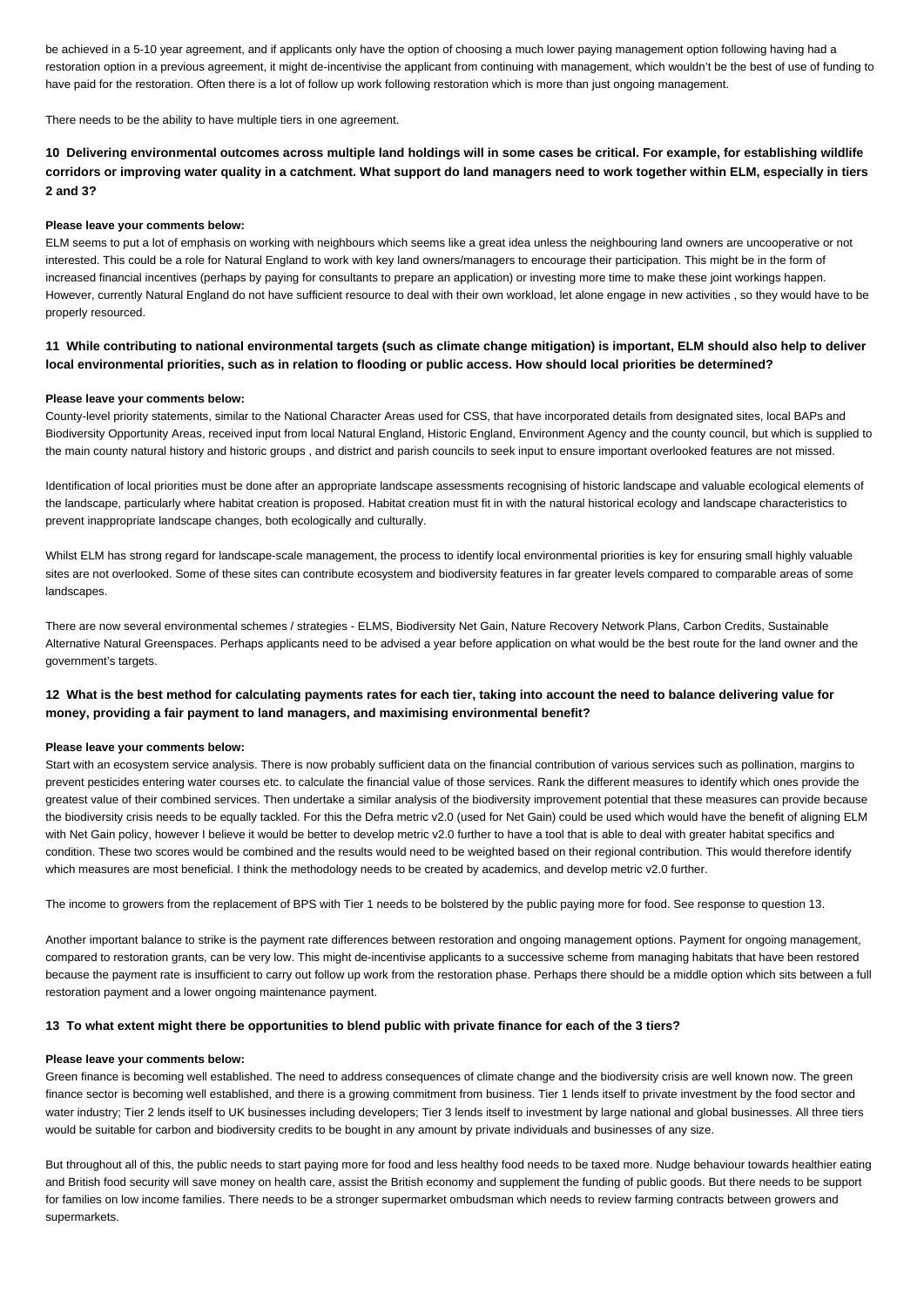**14 As we talk to land managers, and look back on what has worked from previous schemes, it is clear that access to an adviser is highly important to successful environmental schemes. Is advice always needed? When is advice most likely to be needed by a scheme participant?**

#### **Please leave your comments below:**

• Advice is not always needed. An (?self) assessment at the beginning of the application process could determine the applicant's need for advice rather than taking each applicant through the same process steps, which can waste time for the agency and applicants who are experienced land managers and agents. If experienced land managers and agents know the sites better than Natural England staff, NE could focus on helping less experience applicants.

• In CSS for SSSIs, where there are different people staffing the SSSI Responsible Officer and CS Advisor roles, both are required to input on many elements, this can be double handling, one or other should be sufficient for each item. A central application portal where applicants, ELM Advisors and SSSI Responsible Officers and other parties such as Environment Agency (Catchment Advisors), Historic England, Planning Officers can view and complete tasks related to the application, this would be much more efficient.

• For experienced land managers the advice needs are on navigating the scheme, understanding application requirements and deadlines rather than land management itself.

• Natural England have kept an internal Q&A on CS Scheme elements. If this was more widely available to applicants this could reduce avoidable contact to the RPA and Natural England.

• Advice needs for experienced land managers would also centre on:

o Tailoring objectives (ELM consultation document page 8 bullet point b) for the habitat

o issues with slotting more complicated habitat types/sites into set options

o The need to reasonably amend an agreement as habitats, species and the environment develop over time.

• If CS advisors are more involved they need time to visit sites properly – there need to be more capacity at Natural England to help applicants with ELM. Natural England keep a list of potential future applicants, it would be more efficient for applicant and advisor if the applicant can be advised/guided on preparation they can do before the application year, because the January to August application window is too short resulting in rushed applications. ELM will be more tailored, so even more time will be required to consider the proposals.

• There needs to be more clarity within Natural England on the guidance about the measures that are funded to avoid time required during application development on seeking guidance. This is especially prevalent for 'in between' habitats that site firmly neither in one habitat nor another. CS advisors should be given greater autonomy to make their best decisions and some rigidity needs to be taken out of the scheme's system.

**15 We do not want the monitoring of ELM agreements to feel burdensome to land managers, but we will need some information that shows what's being done in fulfilling the ELM agreement. This would build on any remote sensing, satellite imagery and site visits we deploy. How might self-assessment work? What methods or tools, for example photographs, might be used to enable an agreement holder to be able to demonstrate that they're doing what they signed up to do?**

#### **Please leave your comments below:**

There are two elements to this: doing the work; monitoring the results.

#### Doing the work

How this could be recorded - examples:

- Photographs of work done held for inspection.
- Annual claim for work done.
- Other easy to record metrics such as number of grazing days or new pollards made.

### Monitoring the results

This need to be simple, such as scoring sheets which are tailored for each feature at application the stage. For example:

- ponds % south side of pond shaded; % water area populated by desirable water plants
- bracken % cover
- habitat structure fixed photos, but the number of these needs to not disproportionately disadvantaging land managers with large areas of complex habitats
- weed burden/prevalence approx. size of patch or % cover on interest feature
- veteran tree health score start and end of agreement
- soil organic matter start and end of agreement
- spray records
- water meter readings for water storage
- fixed point photography and video recordings

Species surveys are difficult and time consuming. The CSS BEHTA is done by Natural England: Natural England do not have capacity to record the results of ELM. Small amounts of funding could be given to local natural history groups via contracts to deliver this service. These groups tend to undertake this activity anyway at their own costs, so low-level funding could pay for training for members to expanding the pool of people and the experience held to create a wider network of recorders. The species surveys mostly do not need to require expertise, but an easier level of knowledge and is therefore achievable. This funding could be part of an ELM agreement where the land owner pays the natural history group directly.

In practice, land managers with more diverse and complex large scale habitats are disproportionately disadvantaged as recording becomes unwieldy and is a barrier to enter the scheme or the level of commitment taken up in the scheme. There needs to be a way to reduce the burden for larger owners with more complex sites.

**16 Do you agree with the proposed approach to the National Pilot? What are the key elements of ELM that you think we should test during the Pilot?**

#### **Please leave your comments below:**

The priority should be number 3, the scheme mechanics, because if a well run scheme is not designed, or it is overly complicated or burdensome, there will be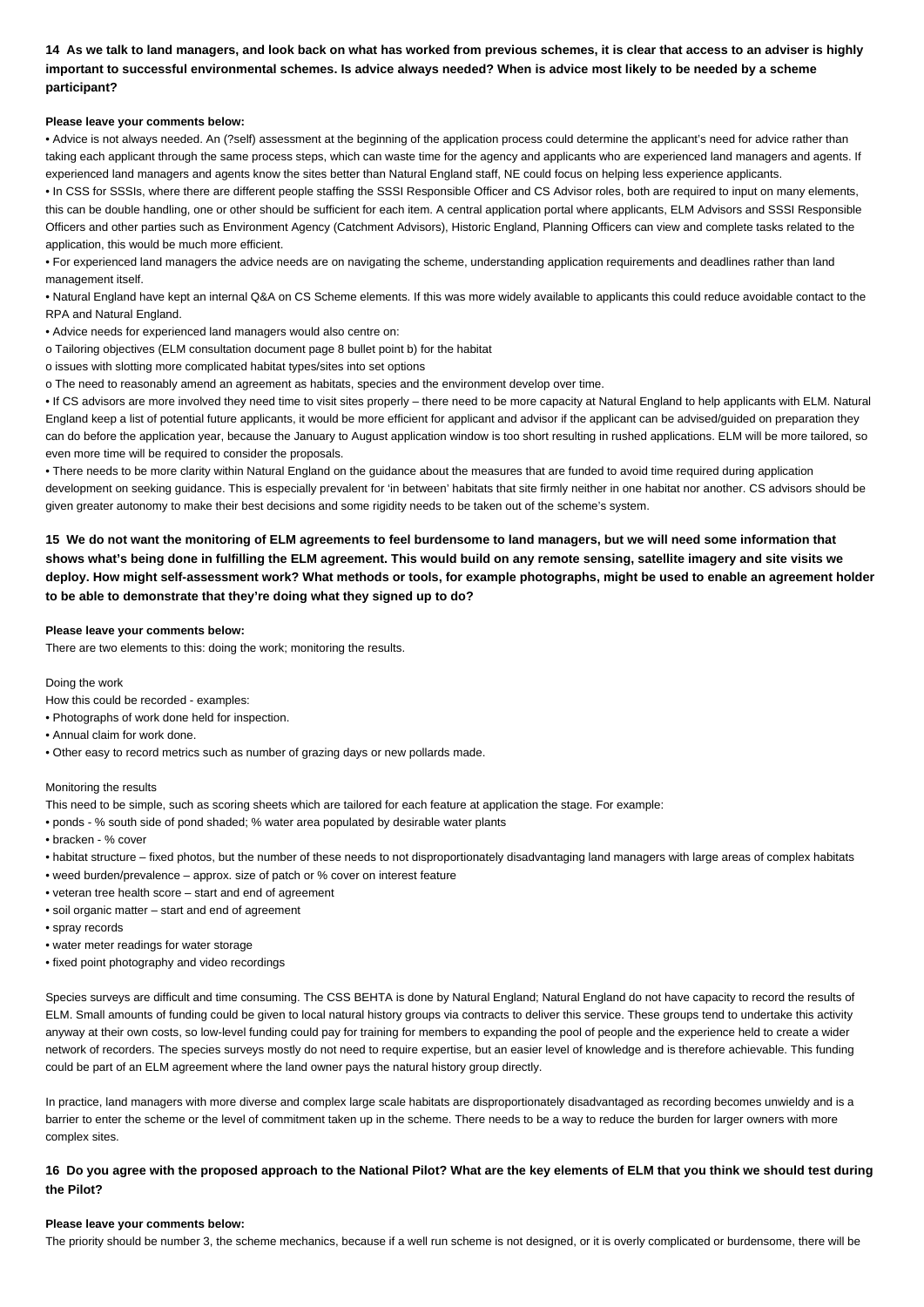the low uptake as seen in CSS, and then there'll be limited return on numbers 1 and 2 if the scheme is not taken up in sufficient quantity. The easier the scheme is to apply and to deliver the greater the application of this scheme across the land and a chance at a meaningful change. The key elements of number 1 that need rigorous testing on a large range of land owner types, including larger land owners with varied habitats are:

• realistically how long does it take to apply;

• realistically how long does it take to gather the evidence recording work done and results seen;

• how many applicants can be handled by Natural England (is this the bottleneck?) – it can be impossible for one advisor to process all the application documentation in CSS for a large and complex site in one application year;

• how to automate the scheme more so that more can be done by the applicant autonomously – greater direct input such as online mapping for the equivalent of BEHTA mapping, setting of prescriptions; auto generated lists of the evidence required to be kept;

• rigorous testing of the IT system; including a system that automatically updates when RLR parcels change – not requiring human input – where the ELM scheme maps are interactive with the RLR parcels – changes in RLR parcels affect amount of ELM options in each one which are very time consuming to check and change manually. Self tailoring options.

• Developing the part of the ELM scheme that deals with commons administration. Currently the RPA are not fully set up to deal with CSS and BPS commons applicants, and commons applicants are significantly inconvenienced in dealing with the administration:

o CSS applications and claims cannot be submitted online

o RLR information cannot be seen for common land most of the year

o Much of the guidance for CSS and BPS does not cover how the processes differ for commons, so either an applicant finds out by accident or has to spend a long time waiting for the RPA to confirm what the correct procedure is

Number 2 is the second priority, if the scheme is not prohibitive to apply and enter, I believe all land owners will be interested in funding, even if it is relatively low. But if the payment rates are too low, the mindset is that the rates are not attractive enough to tempt people in to the scheme. I suggest focus groups for number 2 to gauge this financial threshold.

It is critical that there is a sufficient number of pilot to robustly test the scheme and that the full range of applicant groups (nature conservation organisation, national park, farmers, charities, other land owners etc) are sufficiently represented in number.

### **17 Do you have any other comments on the proposals set out in this document?**

### **Please leave your comments below:**

It is important not to launch ELM prematurely because if the scheme does not run smoothly all the same concerns with CSS, BPS and HLS will be raised and potential applicants may be put off applying. A backlog may also be created which might not be able to be cleared. It is critical that the IT system works and as much can be done via an online system (not via email or post) as possible.

Payment by results or outcome based payments – the payments from ELM should not be purely results-based because there are often factors outside of the control of the land manager. It is the National Audit Office's view that while its supporters argue that, by its nature, Payment by Results offers value for money, these contracts are hard to get right, which generates risk and cost for commissioners. Payment by Results potentially offers benefits such as innovative solutions to intractable problems. If it can deliver these benefits, then the increased risk and cost may be justified, but this requires credible evidence. Without such evidence, commissioners may be using this mechanism in circumstances to which it is ill-suited, to the detriment of value for money (NAO 2015).

Similarly, Natural England's Result-Based Agri-Environment Payment Scheme (RBAPS) started in 2017 have demonstrated that while environmental performance may increase, the lack of efficient systems for administering outcome-based schemes is a major drawback. Consequently, management costs have been found to be high and the evidence base on how to achieve preferred outcomes is at best uneven. Outcomes-based systems can be subject to confounding factors such as weather; disease and pests, which may form part of the outcomes-based risk, can unduly influence the success or failure of a scheme.

Results should be able to be multifactorial, such as improvements in: biodiversity, carbon sequestration and other ecosystem services such as water retention and shade. Different management techniques on different habitats can deliver varying degrees of benefits, therefore there needs to be some standard calculators to base payments on. Standard payment rates for set outcomes need to be carefully thought through because sites differ in their natural diversity/environmental state and have varying legacies of environmental impact. Furthermore, outcomes happen at different timescales at different sites and those timescales sometimes cannot be influenced. Sometimes, outcomes simply do not happen despite textbook land management, for reasons outside of the land manager's control.

There needs to be an ability to buffer the effects on payments due to external factors such as weather, pests, force majeure issues (fires).

Methodologies for assessing outcomes/results will need to be provided to the applicant before applying to scheme to get a sense of what is achievable before committing resources to making an application.

An applicant with both SSSI and Scheduled Monuments on the site can find themselves between advisors from Natural England and Historic England being "held to ransom" by both parties demanding particular items to part of the application or they will refuse to sign off on the application. This makes it especially difficult for land owners as the scheme payment rates do not cover the cost of the works, so they are forced into taking on a greater financial burden for the sake of trying to obtain valuable funding to support land management. It is not possible to meet everyone's wish list.

In addition to matching payments to market rates, for management that is not linked as tightly to markets, payments need to match inflation as under CSS the payments rates are static for 10 years in some cases which makes delivery by the applicant increasingly difficult.

Squirrel and deer control need to be available for more habitats that woodlands, including wood pasture and other relevant habitats.

In the Discussion document, the section 'Determining what we pay for' (pg. 32) has "beauty, heritage and engagement", this is a miscellaneous collection of important public goods which deserves specific definition and single enunciation. Though not a well-recognised term under the European Landscape Convention: Florence Convention (2000) to which the UK is a signatory, natural beauty is a statutory component of legislation protecting the landscape of Natural Parks and Areas of Outstanding Natural Beauty (AONBs) An earlier manifestation of the term is seen in the 'natural aspect' landscape definition used to protect many of the